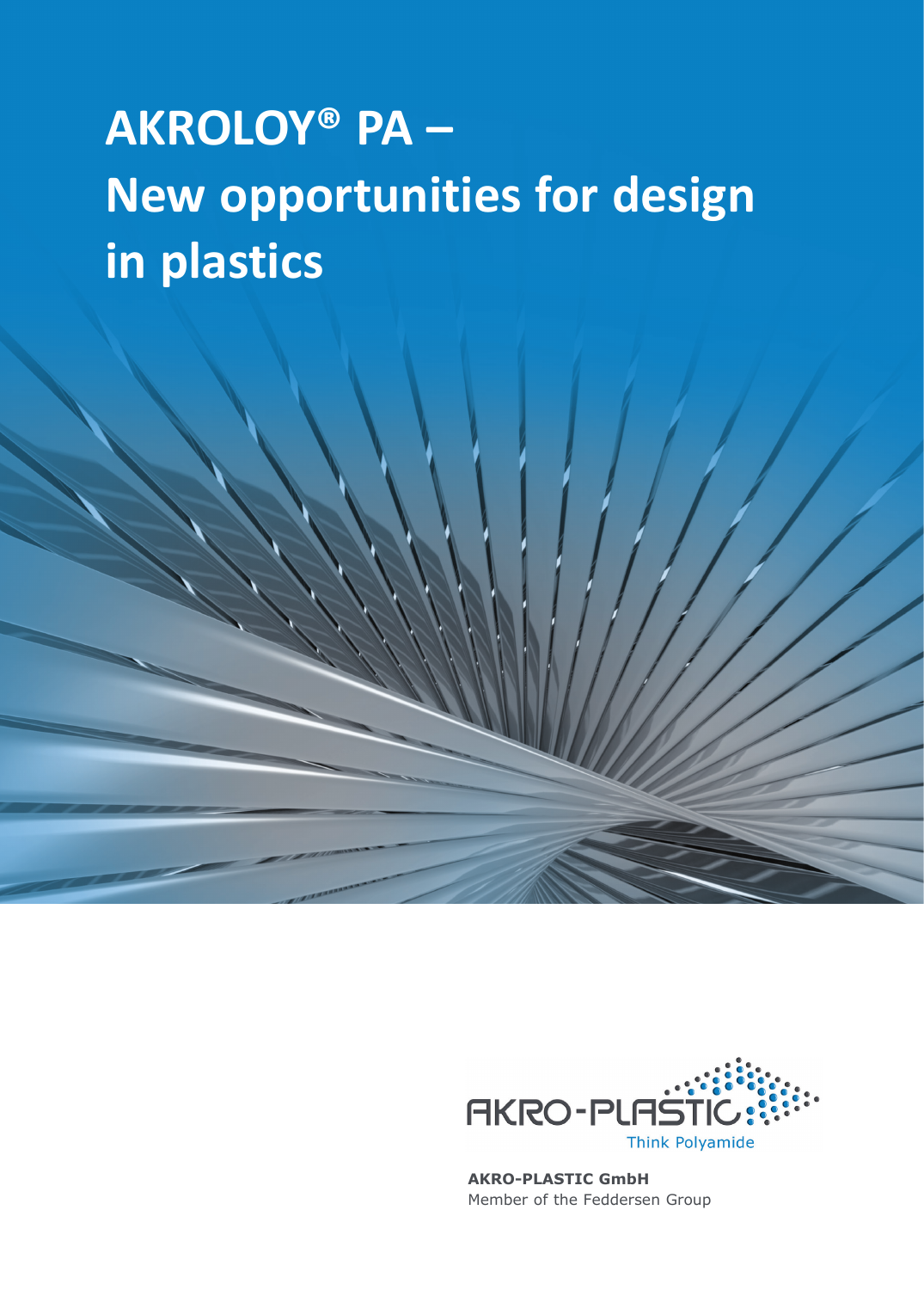$1 =$  mould temperature: 100 °C melt temperature: 320 °C injection pressure: 750 bar cross section of flow spiral: 7 mm x 3.5 mm

+ = passed

"cond." test values = conditioned, measured on test specimens stored according to ISO 1110

"d.a.m." = dry as moulded test values = residual moisture content < 0.10 %

## **AKROLOY® PA Series** (PA 6.6 + PA 6I/6T reinforced)

### **AKROLOY® PA – the alternative for innovative products made from engineering plastics**

In order to fulfill those requirements AKRO PLASTIC GmbH has developed the new innovative product AKROLOY PA® – a special blend – based on PA 6.6.

The subject of metal substitution, based on the demand for cost and weight reductions, has been discussed for many years in many sectors of the industry. In the last 10 years special synthetic materials have begun to emerge as a feasible solution as a substitute for metal die-casting, even stamped and bent parts, particularly in the automotive industry, but also in sanitary installations and general machine building.

The table at right and the information on the following pages demonstrate the technical data and possibilities for many innovative applications that in the future may be implemented in designs using engineering plastics instead of metal.

| <b>Typical values for</b><br>black colored products at 23 °C | <b>Test</b><br><b>Specification</b> | <b>Test</b><br><b>Method</b> | Unit              | <b>PA GF 30</b><br>(2718) |        | <b>PA GF 40</b><br>(2845) |        | <b>PA GF 50</b><br>(2706) |        | <b>PA GF 60</b><br>(2844) |        |
|--------------------------------------------------------------|-------------------------------------|------------------------------|-------------------|---------------------------|--------|---------------------------|--------|---------------------------|--------|---------------------------|--------|
| <b>Mechanical Properties</b>                                 |                                     |                              |                   | d.a.m.                    | cond.  | d.a.m.                    | cond.  | d.a.m.                    | cond.  | d.a.m.                    | cond.  |
| Tensile modulus                                              | $1$ mm/min                          | ISO 527-1/2                  | MPa               | 10,500                    | 10,000 | 13,000                    | 12,000 | 17,500                    | 16,500 | 21,000                    | 20,000 |
| Tensile stress at break                                      | $5$ mm/min                          | ISO 527-1/2                  | MPa               | 210                       | 180    | 230                       | 200    | 250                       | 220    | 275                       | 245    |
| Elongation at break                                          | $5 \text{ mm/min}$                  | ISO 527-1/2                  | %                 | 3                         | $3 -$  | $\overline{3}$            | 3      | 3                         | 3      | 2.5                       | 2.5    |
| Flexural modulus                                             | $2$ mm/min                          | <b>ISO 178</b>               | MPa               | 9,300                     |        | 12,000                    |        | 16,400                    |        | 20,000                    |        |
| Flexural strength                                            | $2$ mm/min                          | <b>ISO 178</b>               | MPa               | 265                       |        | 325                       |        | 380                       |        | 405                       |        |
| Charpy impact strength                                       | 23 °C                               | ISO 179-1/1eU                | kJ/m <sup>2</sup> | 80                        | 80     | 95                        | 90     | 105                       | 100    | 100                       | 95     |
| Charpy impact strength                                       | $-30 °C$                            | ISO 179-1/1eU                | kJ/m <sup>2</sup> | 65                        |        | 80                        |        | 95                        |        | 90                        |        |
| Charpy notched impact strength                               | 23 °C                               | ISO 179-1/1eA                | kJ/m <sup>2</sup> | 11                        | 10     | 14                        | 14     | 17                        | 17     | 16                        | 16     |
| Charpy notched impact strength                               | $-30 °C$                            | ISO 179-1/1eA                | kJ/m <sup>2</sup> | 10                        |        | 13                        |        | 15                        |        | 14                        |        |
| <b>Ball indentation hardness</b>                             | HB 961/30                           | ISO 2039-1                   | MPa               | 240                       |        | 265                       |        | 290                       |        | 330                       |        |
| <b>Electrical Properties</b>                                 |                                     |                              |                   |                           |        |                           |        |                           |        |                           |        |
| Volume resistivity                                           |                                     | IEC 60093                    | Ohm x m           |                           |        |                           |        | 9.1 E13                   |        |                           |        |
| Comparative tracking index,<br><b>CTI</b>                    | Test solution A                     | IEC 60112                    |                   | 600                       |        | 600                       |        | 600                       |        | 600                       |        |
| Permittivity                                                 | 1 MHz                               | <b>IEC 60250</b>             |                   |                           |        |                           |        | 4.42                      |        |                           |        |
| <b>Thermal Properties</b>                                    |                                     |                              |                   | d.a.m.                    |        | d.a.m.                    |        | d.a.m.                    |        | d.a.m.                    |        |
| Melting point                                                | DSC, 10 K/min                       | ISO 11357-1                  | $^{\circ}$ C      | 255                       |        | 255                       |        | 255                       |        | 255                       |        |
| Heat distortion temperature, HDT/A                           | 1.8 MPa                             | ISO 75-1/2                   | $^{\circ}$ C      | 215                       |        | 220                       |        | 225                       |        | 225                       |        |
| Heat distortion temperature, HDT/B                           | 0.45 MPa                            | ISO 75-1/2                   | $^{\circ}$ C      | 245                       |        | 245                       |        | 245                       |        | 245                       |        |
| CLTE, flow                                                   | $23 °C - 80 °C$                     | ISO 11359-1/2                | $1.0E-4/K$        | 0.20                      |        | 0.15                      |        | 0.15                      |        | 0.15                      |        |
| CLTE, transverse                                             | $23 °C - 80 °C$                     | ISO 11359-1/2                | $1.0E-4/K$        | 0.75                      |        | 0.70                      |        | 0.65                      |        | 0.55                      |        |
| Temp.index for 50 % loss of tens.strength                    | 5,000 h                             | <b>IEC 216</b>               | $^{\circ}$ C      | $140 - 150$               |        | $140 - 150$               |        | $140 - 150$               |        | $140 - 150$               |        |
| Temp.index for 50 % loss of tens.strength                    | 20,000 h                            | <b>IEC 216</b>               | $^{\circ}{\rm C}$ | $110 - 130$               |        | $110 - 130$               |        | $110 - 130$               |        | $110 - 130$               |        |
| Flammability                                                 |                                     |                              |                   |                           |        |                           |        |                           |        |                           |        |
| Flammability acc.UL 94                                       | $0.8$ mm                            | <b>UL 94</b>                 | Class             | HB                        |        | HB                        |        | HB                        |        | <b>HB</b>                 |        |
| Rate acc. FMVSS 302<br>$($ <100 mm/min $)$                   | > 1 mm thickness                    | <b>FMVSS 302</b>             |                   | $\pm$                     |        | $\pm$                     |        | $+$                       |        | $+$                       |        |
| <b>General Properties</b>                                    |                                     |                              |                   |                           |        |                           |        |                           |        |                           |        |
| Density                                                      | 23 °C                               | ISO 1183                     | g/cm <sup>3</sup> | 1.38                      |        | 1.48                      |        | 1.59                      |        | 1.72                      |        |
| Reinforcement content                                        |                                     | ISO 1172                     | %                 | 30                        |        | 40                        |        | 50                        |        | 60                        |        |
| Moisture absorption                                          | 70 °C/62 r.h.                       | ISO 1110                     | $\%$              | 1.55                      |        | 1.30                      |        | 1.05                      |        | 0.80                      |        |
| Water absorption                                             | 23 °C/satur.                        | ISO 62                       | $\%$              | $4.5 - 5$                 |        | $4 - 4.5$                 |        | $3.5 - 4$                 |        | $3 - 3.5$                 |        |
| Processing                                                   |                                     |                              |                   |                           |        |                           |        |                           |        |                           |        |
| Flowability                                                  | Flow spiral <sup>1</sup>            | AKRO                         | mm                | 760                       |        | 660                       |        | 540                       |        | 470                       |        |
| Processing shrinkage, flow                                   |                                     | ISO 294-4                    | %                 | $< 0.1\,$                 |        | $< 0.1\,$                 |        | $< 0.3$                   |        | ${}_{0.3}$                |        |
| Processing shrinkage, transverse                             |                                     | ISO 294-4                    | %                 |                           | 0.6    |                           | 0.6    |                           | 0.5    |                           | 0.5    |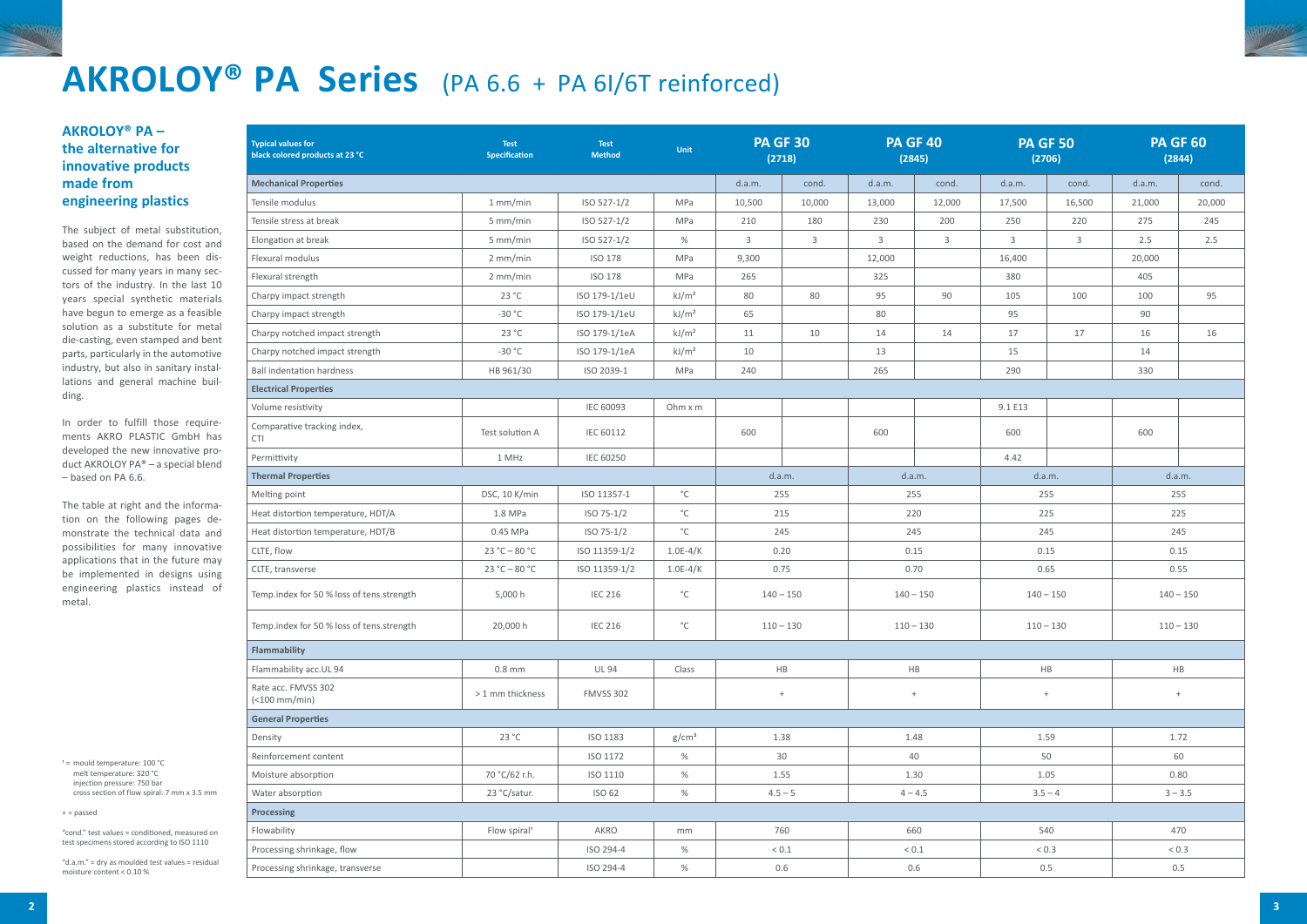

One of the most characteristic properties of polyamide (PA 6.6) is the absorption of moisture. This essentially leads to increased toughness and elongation at break, to name the most important parameters. On the other side, there are important diminished design properties, such as rigidity, strength and creep modulus. It is also clear that the water molecules diffused into the polymer require a certain space, so that the dimensional stability suffers, as well.

Applications that up to now have been manufactured of die cast metals, usually involve extremely high demands on synthetic materials, running contrary to the above mentioned disadvantages. Even high levels of reinforcement in standard polyamides on the basis of PA 6 or PA 6.6 with, for example, 50 % or 60 % glass fibres, still exhibit drastic changes in mechanical characteristics.







## 90 MPa @ 23 °C 60 MPa @ 60 °C **Creep behaviour depending on load** Strain [%] **max. recommended elongation after 10,000 h** 3.5 3.0 2.5  $2.0$ 1.5 1.0 0.5  $\Omega$

By blending of PA 6.6 with a partially aromatic CoPA (PA 6I/6T), it is possible to significantly reduce the influence of moisture on the product characteristics. While the drop in rigidity and strength of PA 6.6 GF 50 in a standard climate is still at approx. 25 %, a partially aromatic blend nevertheless exhibits a drop of less than 10 %. Furthermore, it becomes apparent that the toughness remains virtually unaffected. As a result of these findings, the swelling behaviour is improved, as well, which is favourable for dimensional stability. At the same time, this material mix also increases the glass transition temperature range. All in all, partly aromatic PA 6.6- Blends offer exactly the characteristics that are demanded by designers and users.

The measuring values shown in all diagrams apply to the material AKROLOY® PA GF 50 black (2706)

## **Product Characterisation**

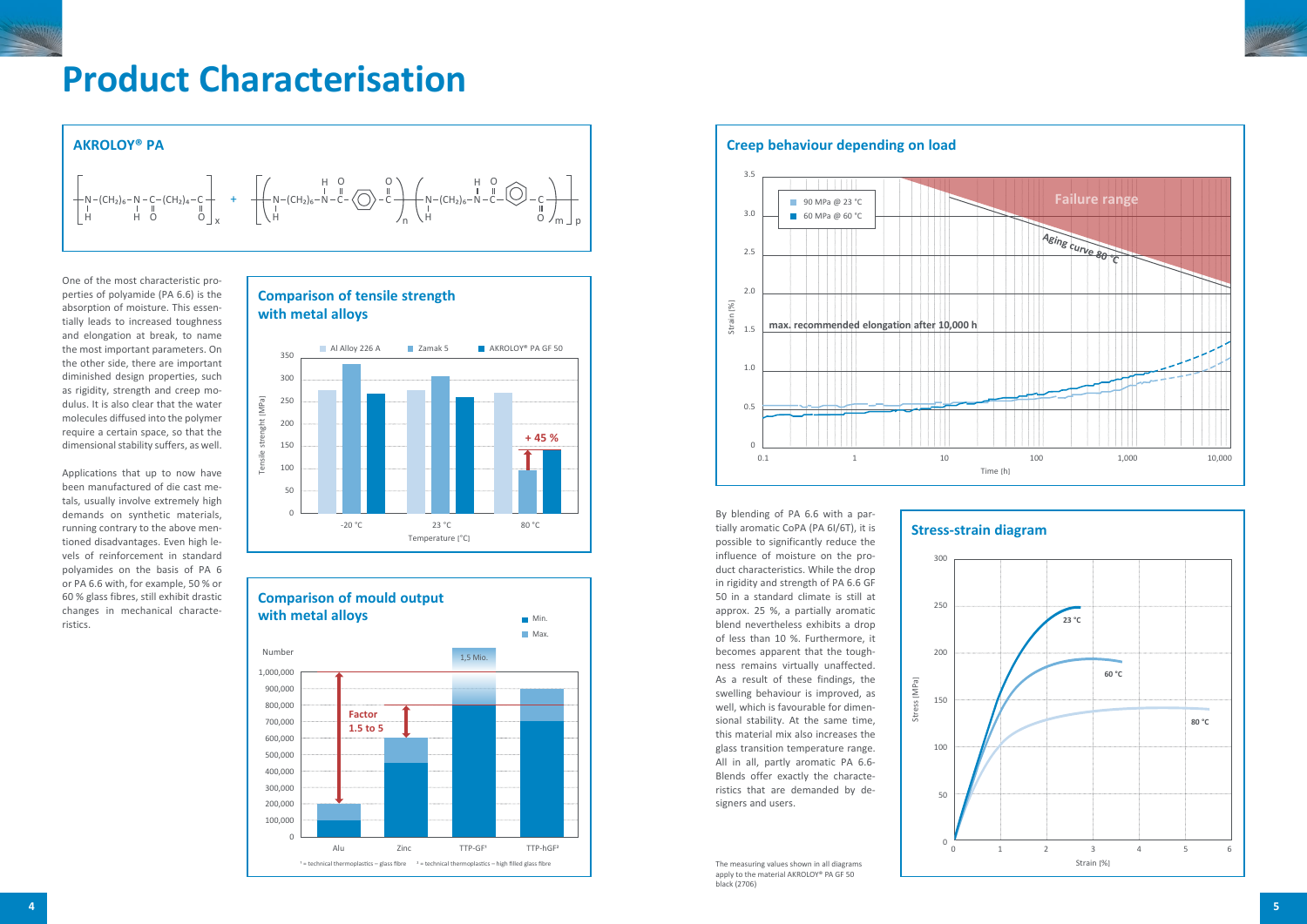CAD-Model "Control Arm" made in AKROLOY® PA GF 60

**Disclaimer:** All specifications and information given in this brochure are based on our current knowledge and experience. A legally binding promise of certain characteristics or suitability for a concrete individual case cannot be derived from this information. The information supplied here is not intended to release processors and users from the responsibility of carrying out their own tests and inspections in each concrete individual case. AKRO®, AKROMID®, AKROLEN®, AKROLOY® and AKROTEK® are registered trademarks of the Feddersen Group.

Due to increasing cost pressure in many industrial sectors, AKROLOY® PA will become a very interesting alternative material in the area of substitutes for metal die casting. Aside from already mentioned advantages in the service life of the mould, the omission of post processing allows an average cost reduction of up to 50 % – and more. The following list comprises imaginable and suitable areas of application, grouped by segments. Naturally, there is a multitude of further feasible applications, which we would be glad to discuss with you.



AKROLOY® PA can be processed on any commercially available injection moulding machine with standard screws according to the recommendations of the machine manufacturer. Please refer to the sketch and table beside for our recommended machine, mould and dryer settings.

AKROLOY® PA is based on a semicrystalline PA 6.6 and an amorphous CoPA. This essentially determines the processing conditions. Accordingly, the melting point of AKROLOY® PA is at approx. 255 °C and is not influenced by the CoPA. With increasing temperatures, the amorphous contents provide a disproportionately low viscosity. The result is a very good reproduction of mould surfaces and a mass temperature that is up to 30 °C lower than required by comparable products. This results, aside from high quality surface finishes, frequently in reductions of cycle times, as well. Owing to production conditions, this must be verified in each individual case. Overall, AKROLOY® PA represents a step towards energy savings, in particular, when energy costs are compared to those in metal production and processing.

**Construction •** window locks

**•** door lock components

**•** expanding nails

- for insulating plugs
- **•** corner connectors
- for lighting systems
- **•** shelving support elements

**Household •** handles

**•** coffee maker components **•** juice extractor components **•** knives and handles

**•** bottle openers **•** nutcrackers

Draft for the automotive industry:

### **Automotive Industry**

- **•** ignition key switch housing
- **•** door handle components
- **•** door lock components
- **•** instrument panels (centre console)
- **•** arm rests
- **•** electric motor housings
- **•** carriers for wood decor strips
- **•** seat sliding mechanisms

### **Sanitary Installation**

- **•** single lever taps
- **•** water filter housings
- **•** housing for bath tap
- **•** chrome-plated shower heads, levels

### **Electronic Industry**

- **•** mobile phone housings
- **•** plastic tongs
- **•** housings for measuring units
- **•** carrier plates



### **Machine Building**

- **•** plastic screws
- **•** calipers
- **•** screw clamps

The specified values are for reference values. For increasing filling contents the higher values should be used. For drying, we recommend using only dry air or a vacuum dryer. Processing moisture levels between 0.05 and 0.1 % are recommended.It is recommended to use opened bags completely.Material processed from silo or boxes requires a minimum drying time of 4 h.

## **Processing Recommendations 6.1 Applications**



|                         |                   | <b>AKROLOY® PA</b>  |  |  |
|-------------------------|-------------------|---------------------|--|--|
| Flange                  | $\vartheta_1$     | $40 - 80 °C$        |  |  |
| Sector $1 -$ Sector 4   | $\vartheta_2$     | $270 - 310 °C$      |  |  |
| Nozzle                  | $\vartheta_3$     | $290 - 310 °C$      |  |  |
| Melt temperature        | $\vartheta_4$     | $290 - 320 °C$      |  |  |
| Mould temperature       | $\vartheta_5$     | $80 - 130 °C$       |  |  |
| <b>Drying</b>           | $\vartheta_6$     | $80 °C$ , $2 - 4 h$ |  |  |
| Holding pressure, spec. | $P_{hold}$        | $300 - 800$ bar     |  |  |
| Back pressure, spec.    | $P_{\text{back}}$ | $50 - 150$ bar      |  |  |
| Injection speed         |                   | $middle - high$     |  |  |